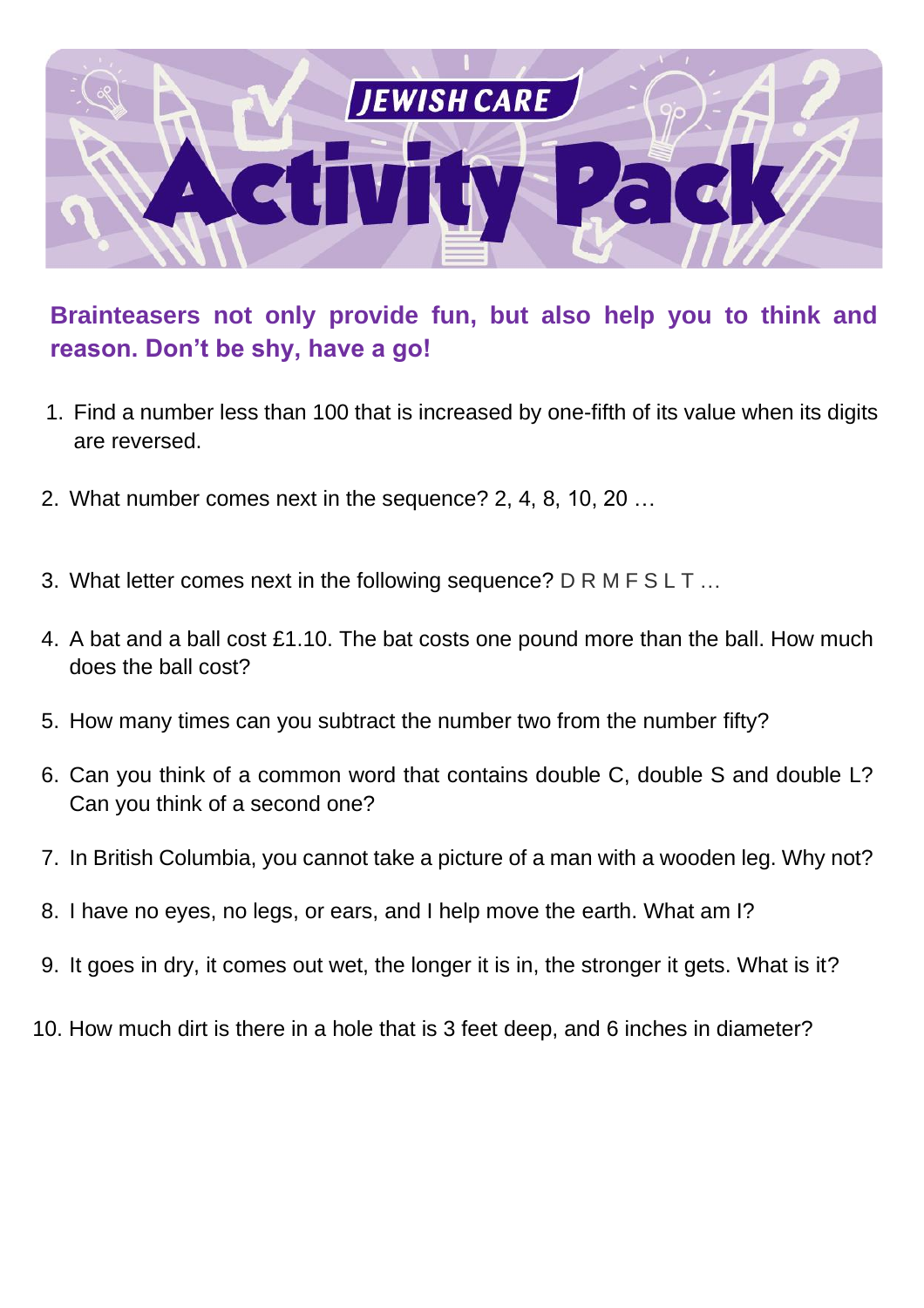

#### **Give yourself a real challenge with our crossword. Stay sharp!**

| 1   | 2               | 3               |    |                   | $\overline{4}$ | 5               | $\overline{\epsilon}$ |
|-----|-----------------|-----------------|----|-------------------|----------------|-----------------|-----------------------|
|     |                 |                 |    | $\overline{\tau}$ |                |                 |                       |
|     | 8               |                 |    |                   |                |                 |                       |
|     |                 |                 |    |                   |                |                 |                       |
| l 9 |                 |                 | 10 |                   |                |                 | $\overline{11}$       |
|     |                 | $\overline{12}$ |    |                   |                |                 |                       |
| 13  | $\overline{14}$ |                 |    |                   | 15             | $\overline{16}$ |                       |
|     |                 |                 |    | $\overline{17}$   |                |                 |                       |
| 18  |                 |                 |    |                   |                |                 |                       |
|     |                 |                 |    |                   |                |                 |                       |
| 19  |                 |                 | 20 |                   |                |                 |                       |

#### **Down**

- 1. Law officer (7)
- 2. Intended (5)
- 3. Solitary (4)
- 5. Watercraft (5)
- 6. Conclusion (3)
- 7. Sound (5)
- 11. Violent disorder (7)
- 12. Flower (5)
- 14. Diadem (5)
- 16. Obviate (5)
- 17. Passport endorsement (4)
- 18. Young mammal (3)

#### **Across**

- 1. Elementary (6)
- 4. Sort (4)
- 8. Made known (9)
- 9. Scintilla (4)
- 10. Season (6)
- 13. Fluent (6)
- 15. Unguent (4)
- 18. Reptile (9)
- 19. Bed on a ship or train (4)
- 20. Conflict (6)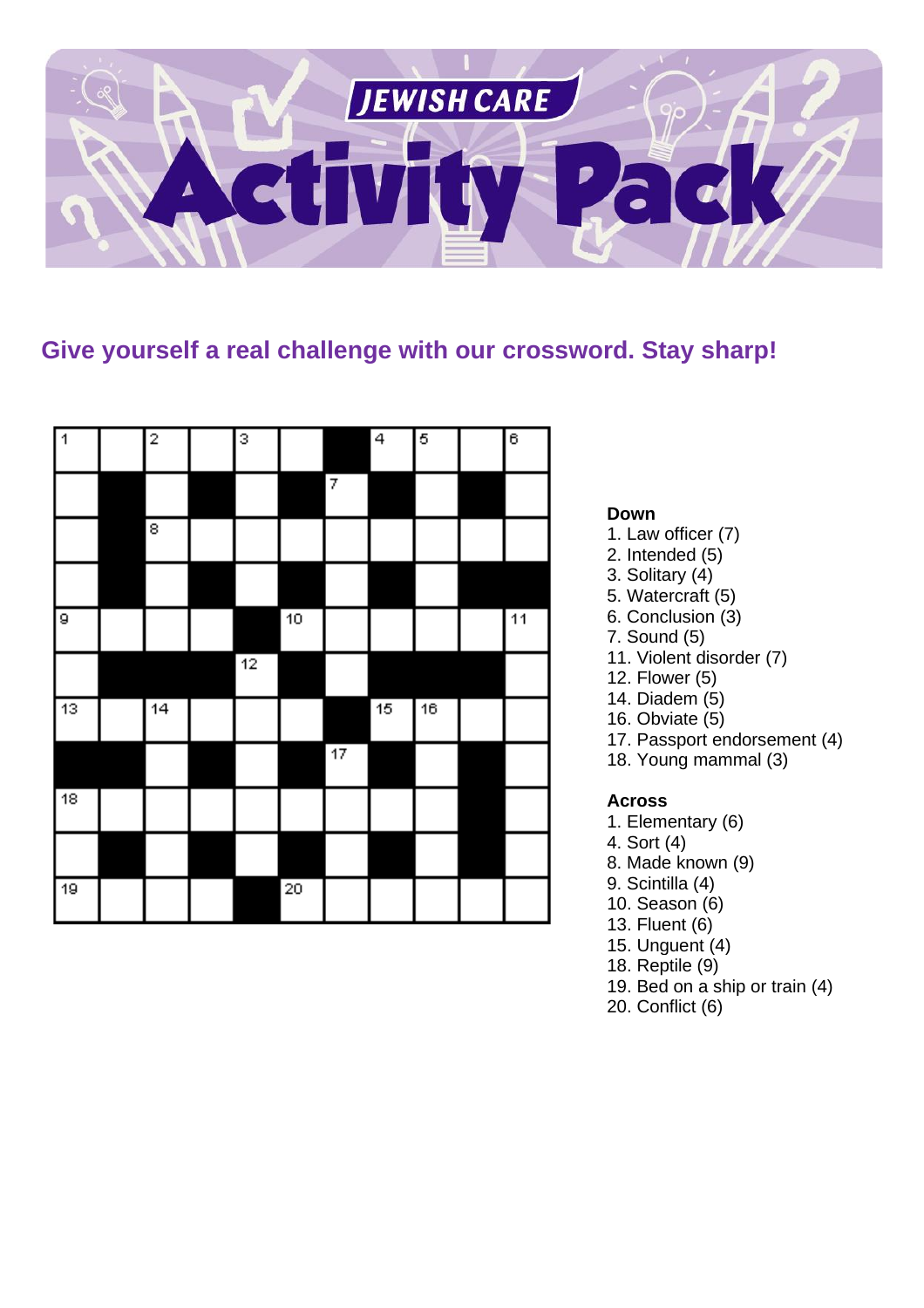

**Put your mind to the test with this number puzzle!**

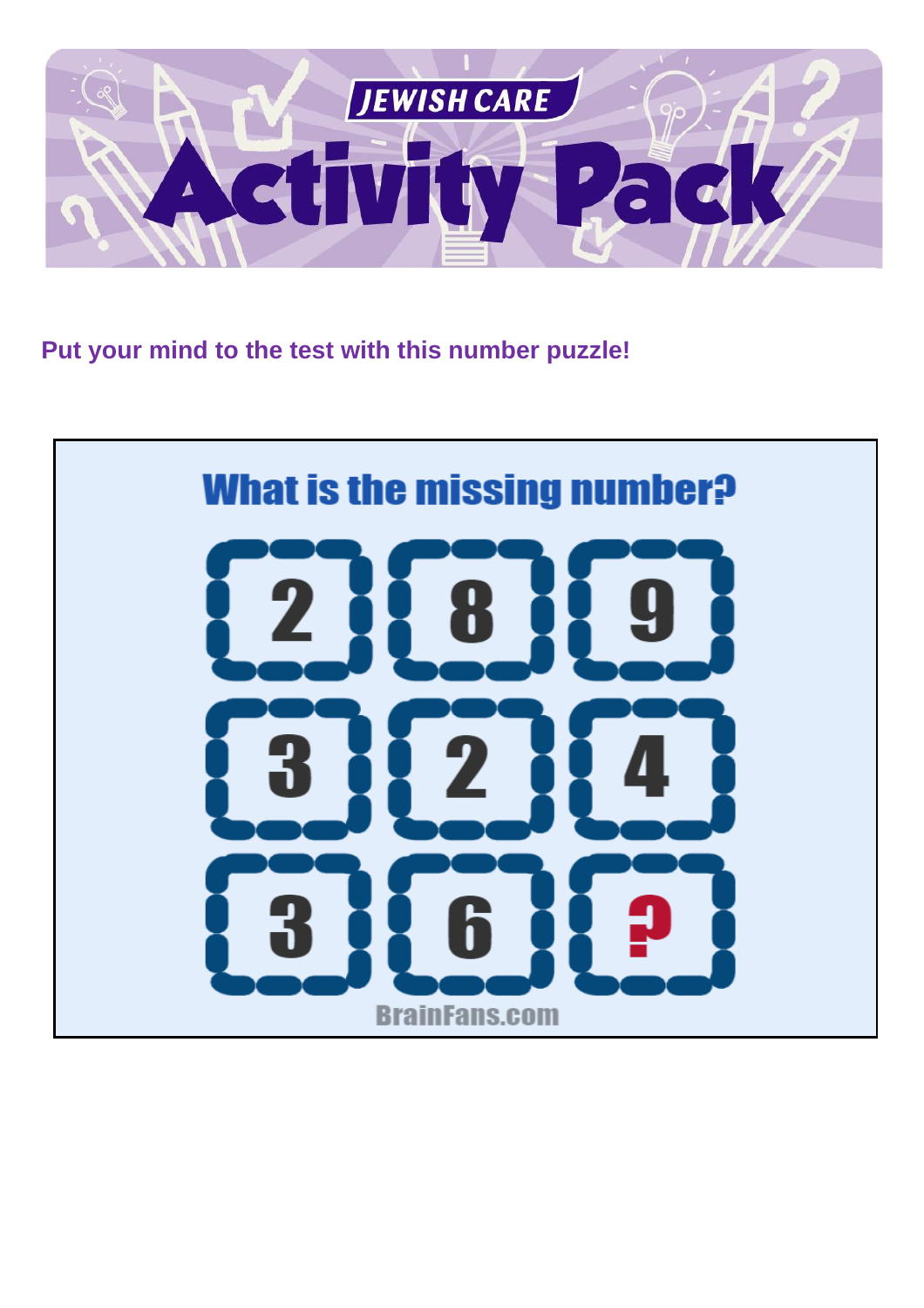

**Crossword puzzles are ideal for people who love words, general knowledge and testing their problem solving skills! Find and circle all of the 1950s song titles that are hidden in the grid. The remaining letters spell the title of an additional 1950s song.** 

| R       | А |   | Е | Ω                        | Ν |                          | Α | R            | T.                       | Y            |   | R E                      | ⊤                        | S                        | Y                        | Μ                        |   |                          |
|---------|---|---|---|--------------------------|---|--------------------------|---|--------------|--------------------------|--------------|---|--------------------------|--------------------------|--------------------------|--------------------------|--------------------------|---|--------------------------|
| D       | Υ | Τ | S | $\overline{\phantom{a}}$ | M | Η                        | O | Ν            | Κ                        | Υ            | Τ | О                        | Ν                        | Κ                        | L                        | Ε                        | Ο |                          |
| О       | G | Ν | А | J                        | D | А                        | Ν | $\mathsf{I}$ | Η                        | С            | R | Α                        | Ε                        | S                        | Τ                        | Ν                        | Ν | Ε                        |
| N       | V |   | Ω | Ν                        | Ε | L                        | Υ | Τ            | Ε                        | Α            | R | D                        | R                        | O                        | Ρ                        | S                        |   | Υ                        |
| Ν       | в | Ε | Ε | Υ                        | R | Μ                        | Μ | В            | Τ                        | L            | S | Q                        | Н                        | G                        | Ε                        | Н                        | Υ | Ε                        |
| Α       |   | Τ | F | О                        | Α | Ο                        | D | Α            | Ε                        | Μ            | В | Κ                        | Ε                        | J                        | U                        | O                        | Υ | L                        |
| S       | U | Ο | Τ | $\overline{\phantom{a}}$ | ٧ | D                        | Κ | Ν            | R                        | L            | Α | M                        | Α                        | $\overline{\phantom{a}}$ | $\overline{\phantom{a}}$ | U                        | Ο | D                        |
| Ν       | Ε | Ο | Ν | Ε                        | Ν | Ε                        | Υ | Α            | Ε                        | Ε            | L | $\overline{\phantom{a}}$ | U                        | Τ                        | Ζ                        | Τ                        | U | D                        |
| О       | В | Υ | I | G                        | F | Κ                        | Υ | R            | R                        | S            | L | Ε                        | Τ                        | R                        | M                        | U                        | Κ | $\overline{\phantom{a}}$ |
| ℾ       | Ε | Τ | Α | $\overline{\phantom{a}}$ | Τ | Ζ                        | Ε | В            | Ε                        | Н            | U | U                        | Ν                        | Ε                        | Α                        | Α                        | S | D                        |
| Ν       | R | Τ | V | Κ                        | Α | Α                        | Τ | Н            | О                        | ٧            | R | О                        | U                        | Ε                        | Ν                        | S                        | Н | О                        |
| E       | R | Ε | Ε | R                        | Ε | R                        | L | U            | Τ                        | F            | Ε | S                        | Υ                        | S                        | Ν                        | $\overline{\phantom{a}}$ | Ο | В                        |
| E       | Υ | Ε | С | Q                        | Α | Τ                        | S | L            | $\overline{\phantom{a}}$ | Κ            | Υ | F                        | Α                        | О                        | $\overline{\phantom{a}}$ | L                        | U | А                        |
| ℾ       | Η | F | D | Ε                        | U | Ε                        | Υ | Τ            | S                        | G            | С | S                        | Τ                        | D                        | S                        | Α                        | Ν | В                        |
| Χ       | I | Η | Н | Η                        | R | $\overline{\phantom{a}}$ | Τ | Υ            | G                        | Α            | С | Α                        | $\overline{\phantom{a}}$ | Ε                        | Η                        | Ν                        | D | M                        |
| $\vert$ |   | S | w | Ο                        | Ο | U                        | L | Ε            | Α                        | $\mathbf{I}$ | L | О                        | M                        | Ε                        | В                        | Ο                        | D | А                        |
| S       |   | R | С | L                        | Τ | Τ                        | Ρ | Α            | Τ                        | Κ            | D | L                        | Α                        | Ρ                        | Ο                        | M                        | Ο | В                        |
| L       | I | Κ | E | ٧                        | Ω |                          | Ε | Υ            | В                        | Ε            | Υ | В                        | Υ                        | S                        | Υ                        | v                        | G | А                        |
| R       |   | Р |   |                          |   | Р                        | F | Ν            |                          | G            | н |                          |                          | R                        | А                        |                          | Ν |                          |

**BLUEBERRY HILL BO DIDDLEY BYE BYE LOVE CRAZY ARMS DJANGO DONNA EVERYDAY FEVER HEARTBREAK HOTEL HONKY TONK MANNISH BOY MAYBELLINE HOUND DOG**

**JAILHOUSE ROCK KANSAS CITY LA BAMBA LONELY TEARDROPS LONG TALL SALLY MACK THE KNIFE**

| MONA LISA            |
|----------------------|
| MOVF IT              |
| <b>MYSTERY TRAIN</b> |
| NIGHT TRAIN          |
| ONLY YOU             |
| PEGGY SUE            |
| <b>RAVE ON</b>       |

**RIP IT UP RUMBLE SEARCHIN' SHOUT SIXTEEN TONS SPEEDO**

**RED HOT**

**TAKE FIVE TEQUILA TUTTI FRUITTI YAKETY YAK YOU SEND ME MISTY**

**SUZIE Q**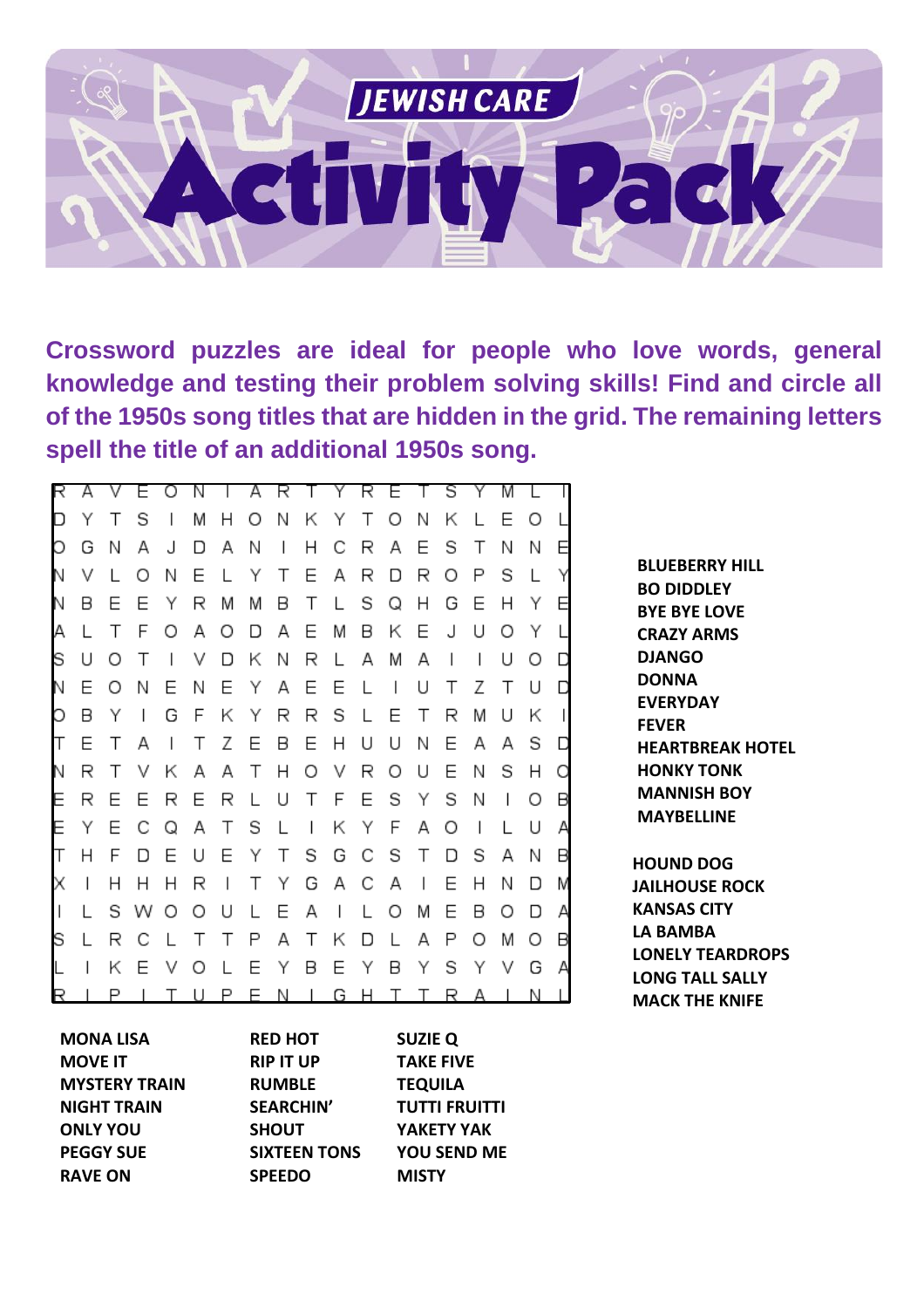

## **What is wrong with this picture? Write your answer in the box below.**



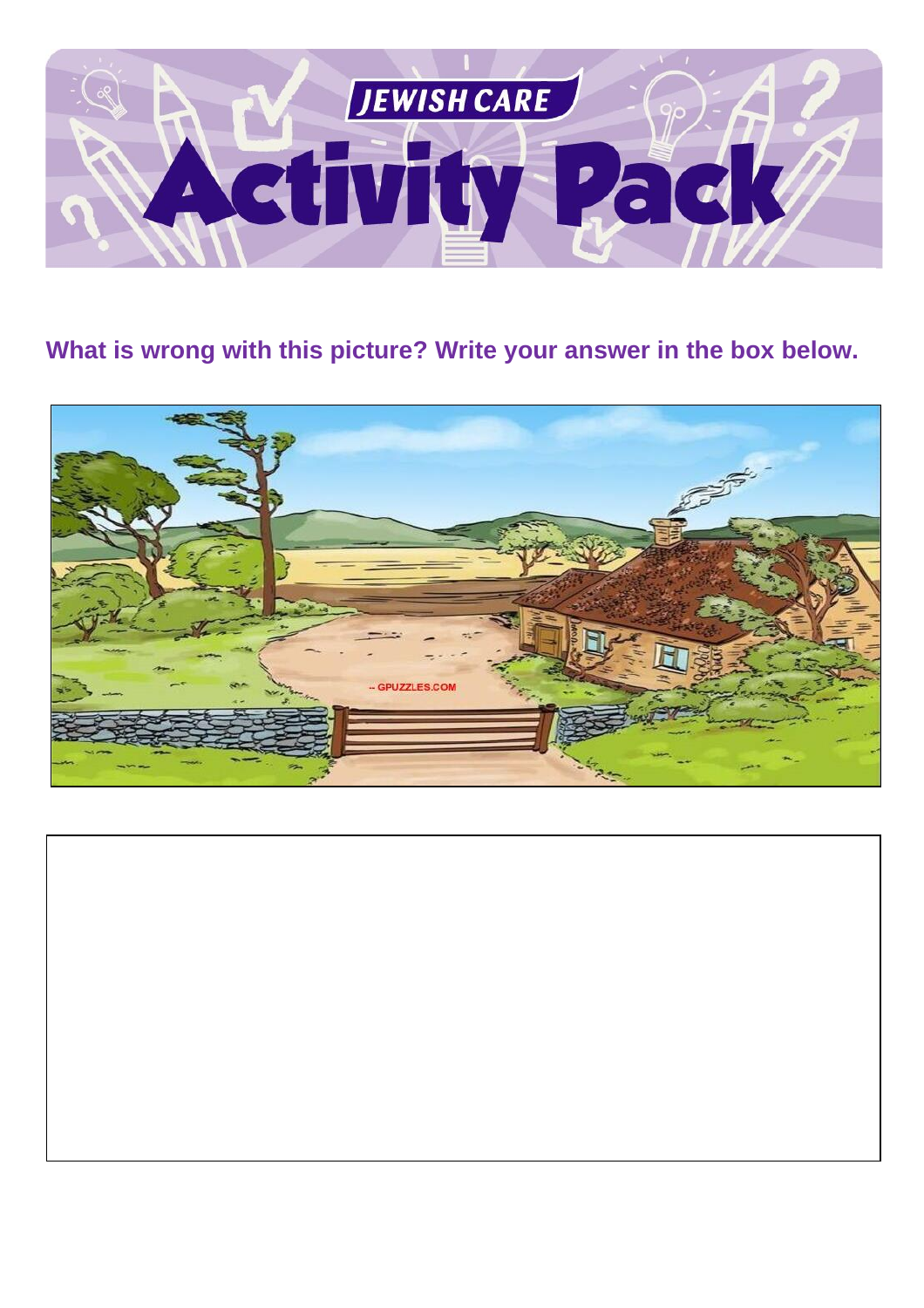

**It's Mandela time! Try using felt tip pens or crayons to colour it in.**

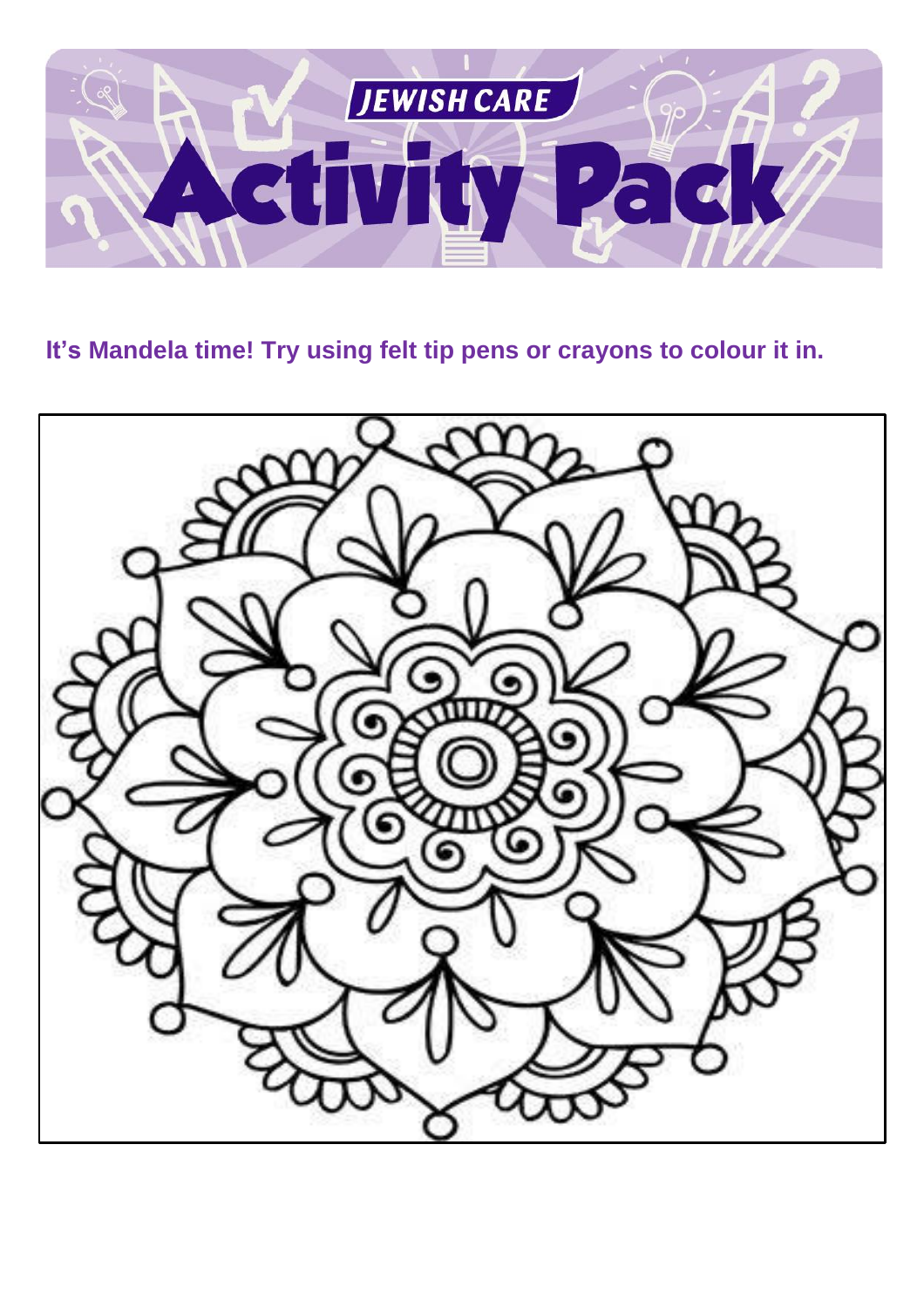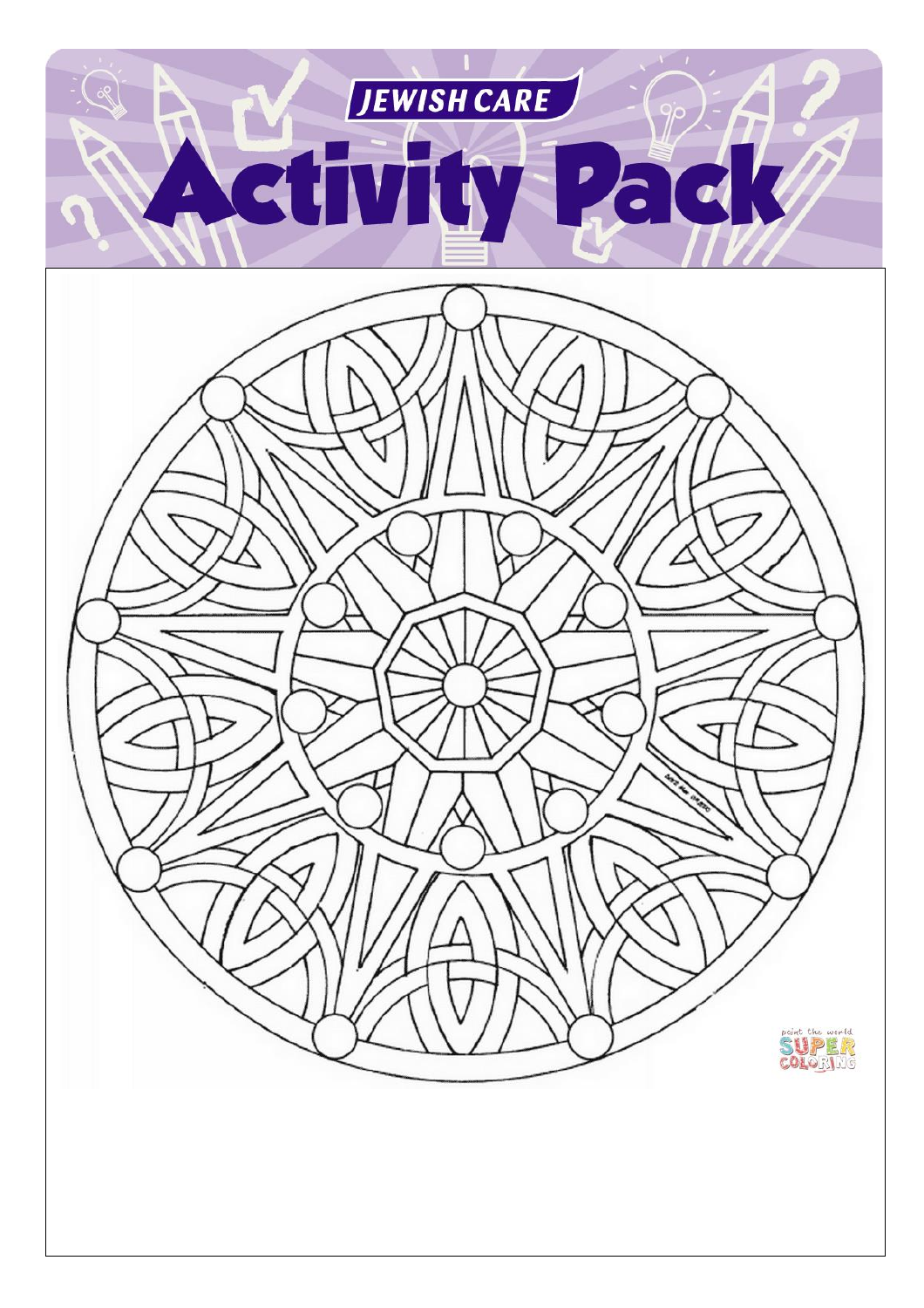

### **Riddles and mind teasers to keep you going!**

- 1. Without looking at a calendar, can you think of a boy's name using 5 consecutive 1st letters of 5 consecutive months ?
- 2. How many cubic meters of dirt are in a hole of 20 m long and 30 m wide?
- 3. You live in a 1 story house made of redwood. What colour are the stairs?
- 4. What occurs once in every minute, twice in every moment, yet never in a thousand years?
- 5. What flies without wings?
- 6. Where will you find roads without vehicles, forests without trees and cities without houses?
- 7. What can you keep but cannot share and once you share it, you can't keep it anymore?
- 8. A man was outside taking a walk when it started to rain. The man didn't have an umbrella and he wasn't wearing a hat. His clothes got soaked, yet not a single hair on his head got wet. How could this happen?
- 9. Sam's mother had 4 children in all. The first one was named May. The second and third were called June and July respectively. What was the fourth child's name?
- 10. What has six faces, but does not wear makeup, has twenty-one eyes, but cannot see? What is it?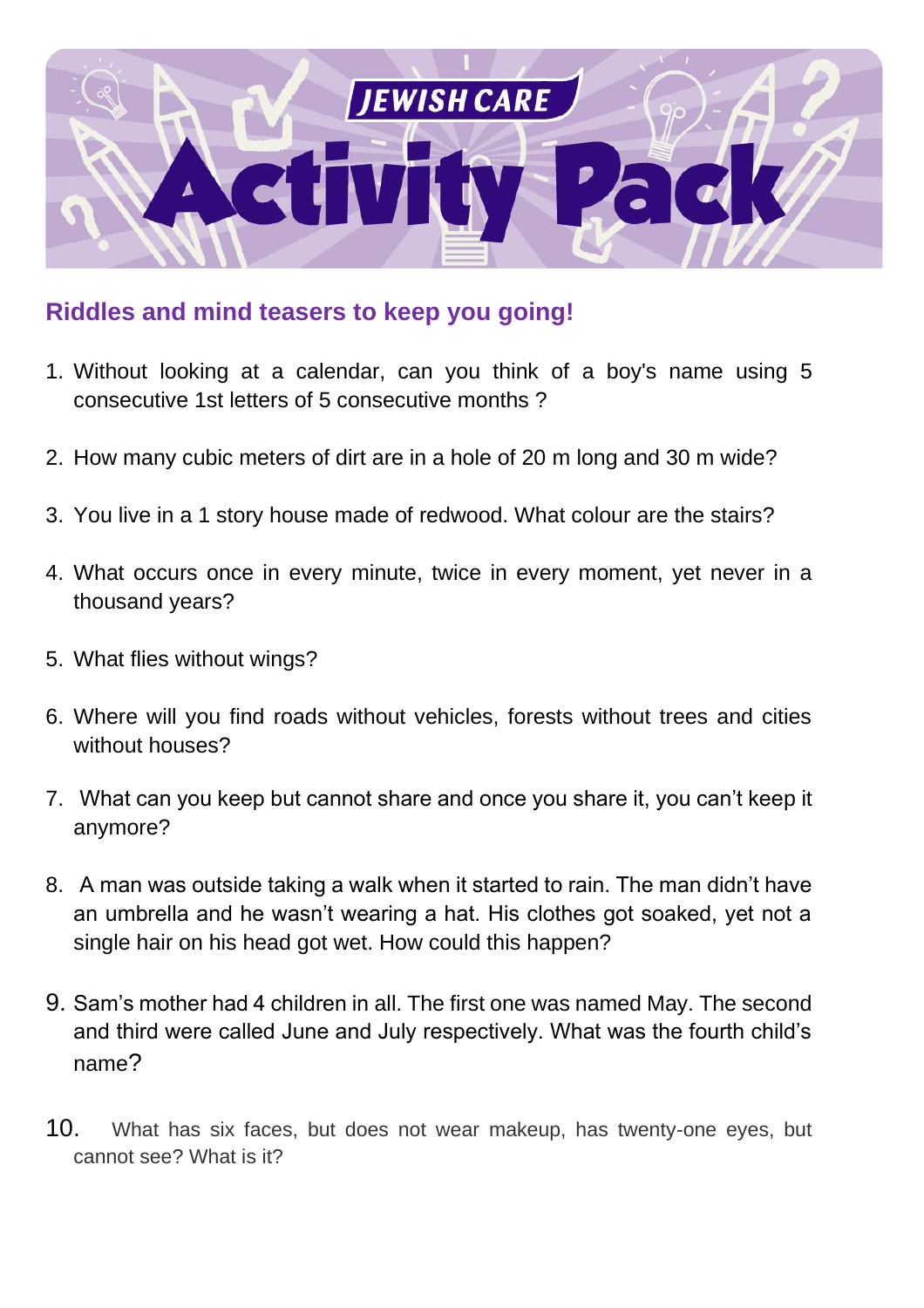

#### **ANSWERS**

1. Find a number less than 100 that is increased by one-fifth of its value when its digits are reversed:

**45 (1/5 of 45 = 9, 9 + 45 = 54)**

2. What number comes next in the sequence? 2, 4, 8, 10, 20 …

#### **22 (the sequence alternates +2, x2)**

3. What letter comes next in the following sequence? D R M F S L T …

#### **D – each letter represents one note in the diatonic musical scale. Do, Re, Mi, Fa, Sol, La, Ti, Do**

4. A bat and a ball cost £1.10. The bat costs one pound more than the ball. How much does the ball cost?

#### **The ball costs 5pm. One pound more than 5pm is £1.05, the sum of which is £1.10.**

5. How many times can you subtract the number two from the number fifty?

#### **1 – After that you would be subtracting from 48**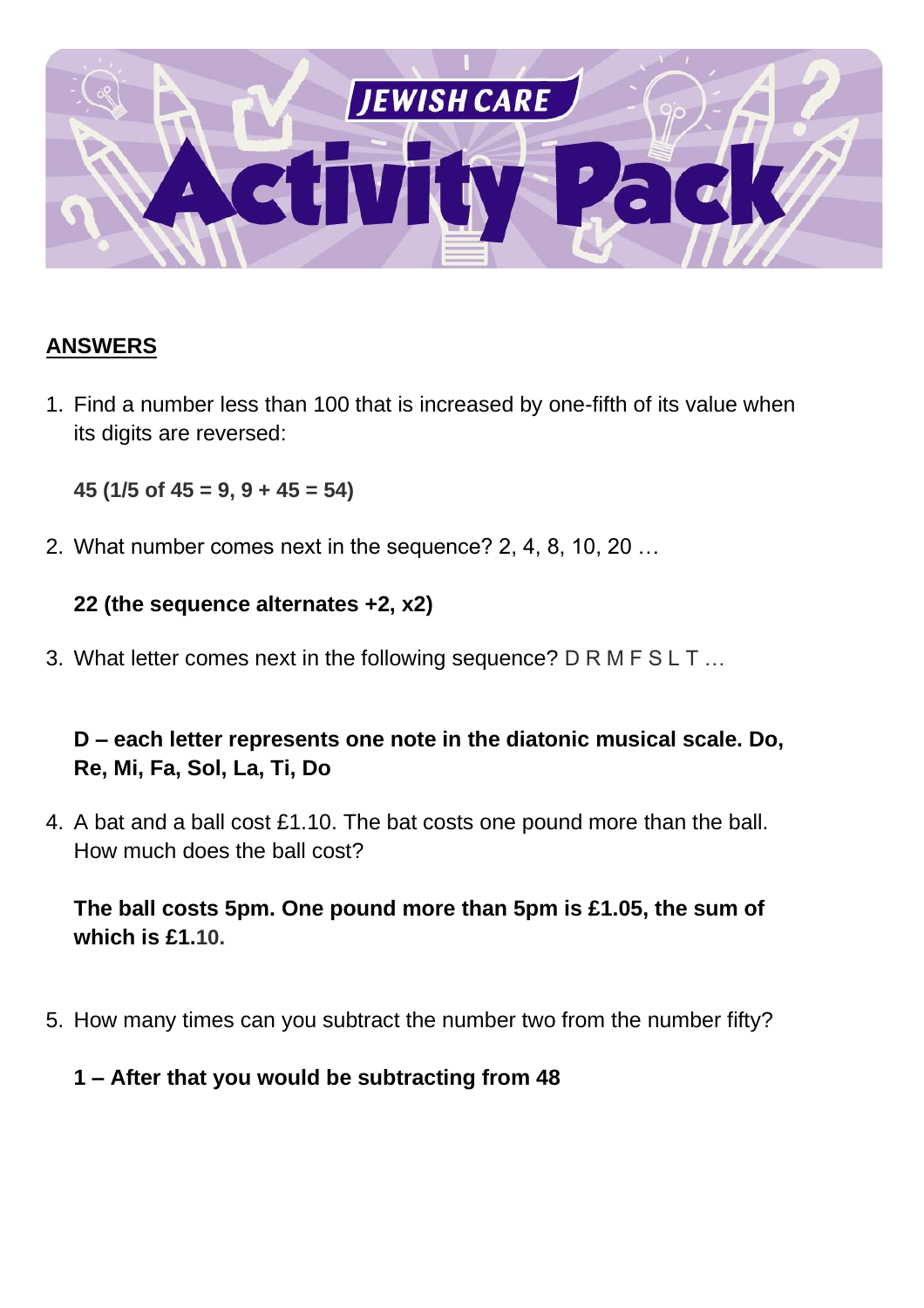

6. Can you think of a common word that contains double C, double S and double L? Can you think of a second one?

#### **Unsuccessfully**

7. In British Columbia, you cannot take a picture of a man with a wooden leg. Why not?

#### **You cannot take a picture with a wooden leg; you need a camera!**

8. I have no eyes, no legs, or ears, and I help move the earth. What am I?

#### **An earthworm**

9. It goes in dry, it comes out wet, the longer it is in, the stronger it gets. What is it?

#### **A teabag**

10. How much dirt is there in a hole that is 3 feet deep, and 6 inches in diameter?

#### **None, because a hole is a hole and contains nothing!**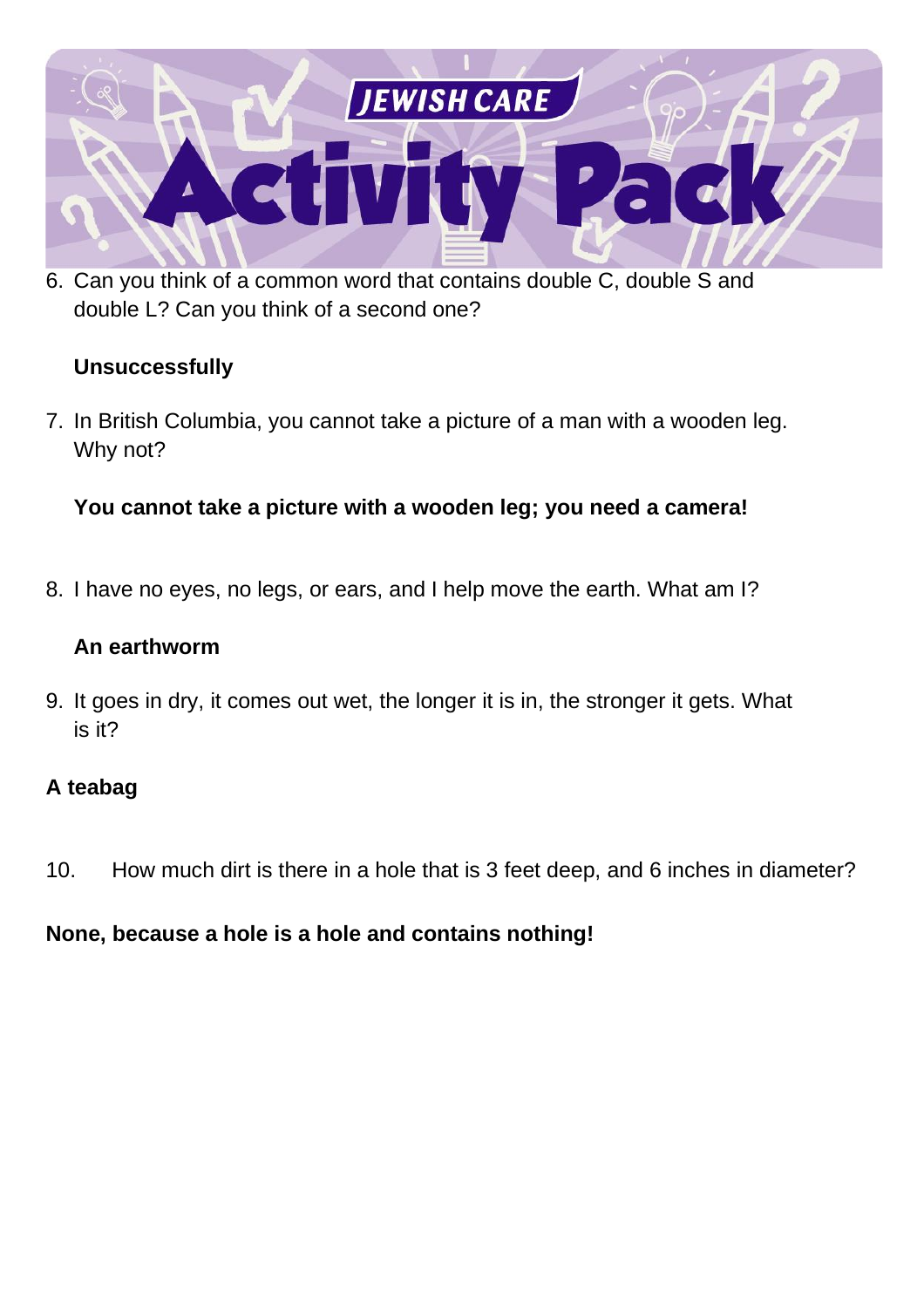

**Crossword Answers:**

| S                        |   | Μ | P | L                       | Е |                          |             | Y           | P                                                                                            | E |
|--------------------------|---|---|---|-------------------------|---|--------------------------|-------------|-------------|----------------------------------------------------------------------------------------------|---|
| H                        |   | Ē |   | O                       |   | A                        |             | A           |                                                                                              | N |
| E                        |   | A | N | N                       | O | U                        | N           | $\mathbf C$ | E                                                                                            | D |
| R                        |   | N |   | Е                       |   | D                        |             | Н           |                                                                                              |   |
| $\overline{\phantom{a}}$ | O | T | Α |                         | W | I                        | N           | T           | E                                                                                            | R |
| F                        |   |   |   | Β                       |   | O                        |             |             |                                                                                              | A |
| F                        | Α | C |   | $\overline{\mathsf{L}}$ | Е |                          | R           | Α           | $\mathsf{L}% _{0}\left( \mathcal{N}_{0}\right) =\mathsf{L}_{0}\left( \mathcal{N}_{0}\right)$ | M |
|                          |   | R |   | O                       |   | V                        |             | V           |                                                                                              | P |
| Ċ                        | R | O | C | O                       | D | $\overline{\phantom{a}}$ | L           | E           |                                                                                              | Α |
| $\cup$                   |   | W |   | M                       |   | S                        |             | R           |                                                                                              | G |
| B                        | U | N | Κ |                         | B | Α                        | $\mathbf T$ | Τ           | $\mathsf L$                                                                                  | E |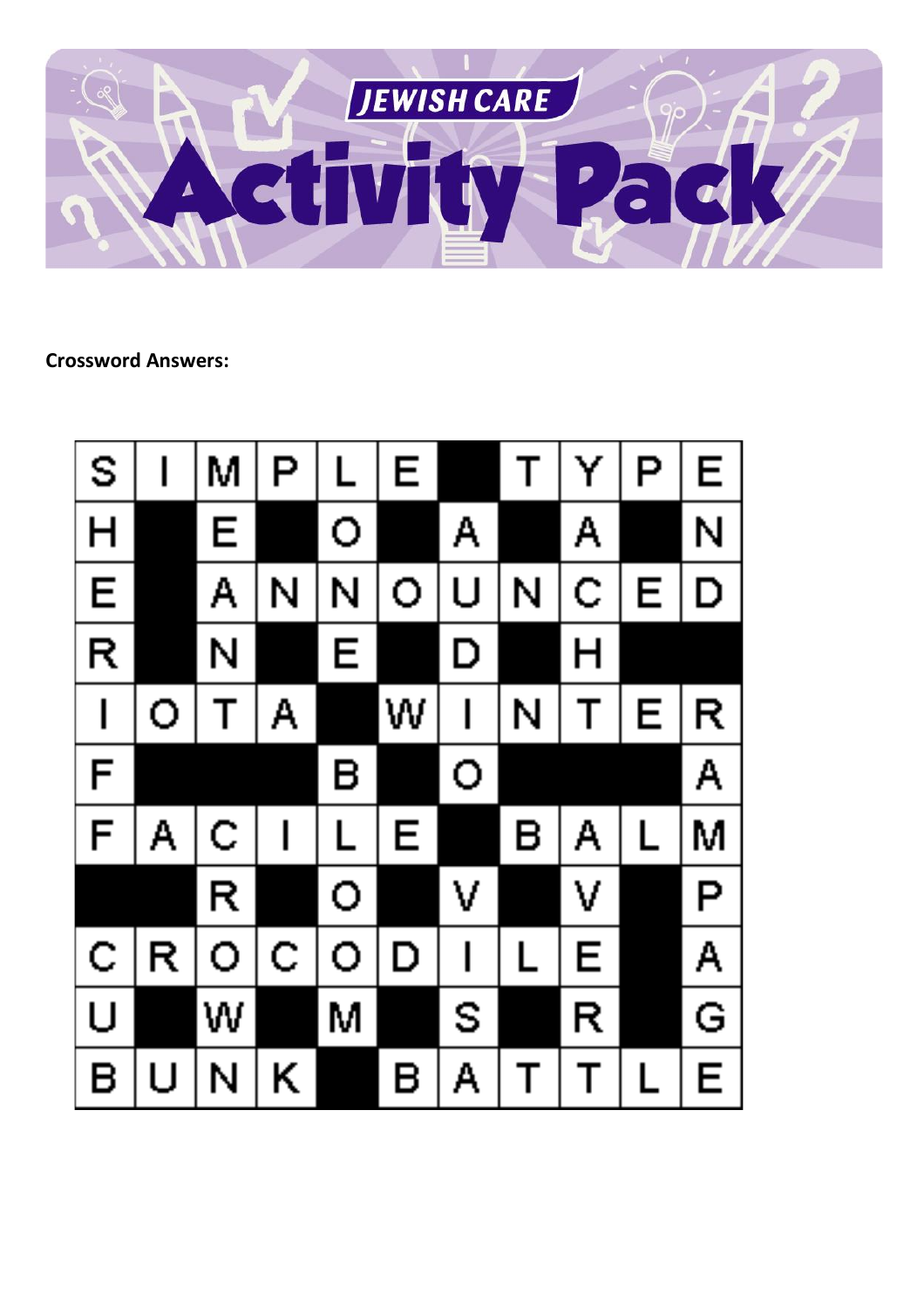

# **What is the missing number?**



The pattern:

first row is  $17 \times 17 = 289$ 

second row is  $18 \times 18 = 324$ 

third row is  $19 \times 19 = 361$ 

Result is therefore 1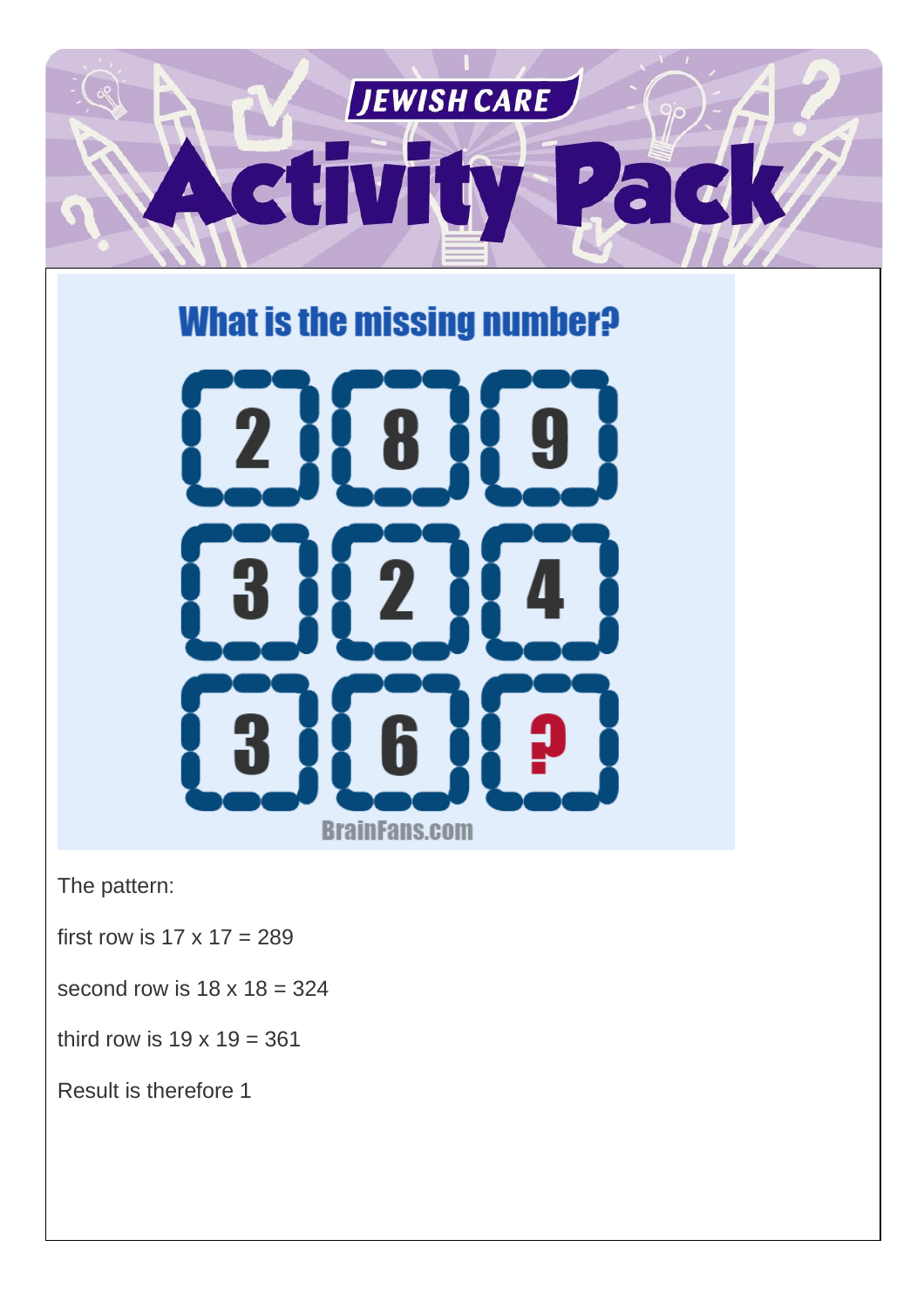

Κ

Ġ

Α

К

Е

G

Г

Y

Η

S

G

Α

B

 $\mathsf{I}$ 

Y

Д

Y

Ñ

Е

E

E

Τ

Χ

S

R

E

F

 $H$ 

S

R

 $\lt$ 

P

П

Η

Ŵ

7E

Ή

 $\mathsf{l}$ 

Y

 $H$ 

 $\overline{\phantom{a}}$ 

А

О

U

Ρ

 $\overline{\mathsf{A}}$ 

 $\overline{B}$ 

M

 $\mathsf{A}$ 

 $\mathsf B$ 

 $\mathsf{A}$ 

 $\cup$ 

N

 $\Box$ 

D

О

G

ন

Ó

D

E

E

P

S

R

 $\mathsf{I}$ 

S

 $H$ 

B

О

Y

 $\overline{\mathcal{A}}$ 

L

A

N

О

M

Α

T

 $\mathsf{l}$ 

M

A

ĭ

Α

С

B

 $\mathsf{I}$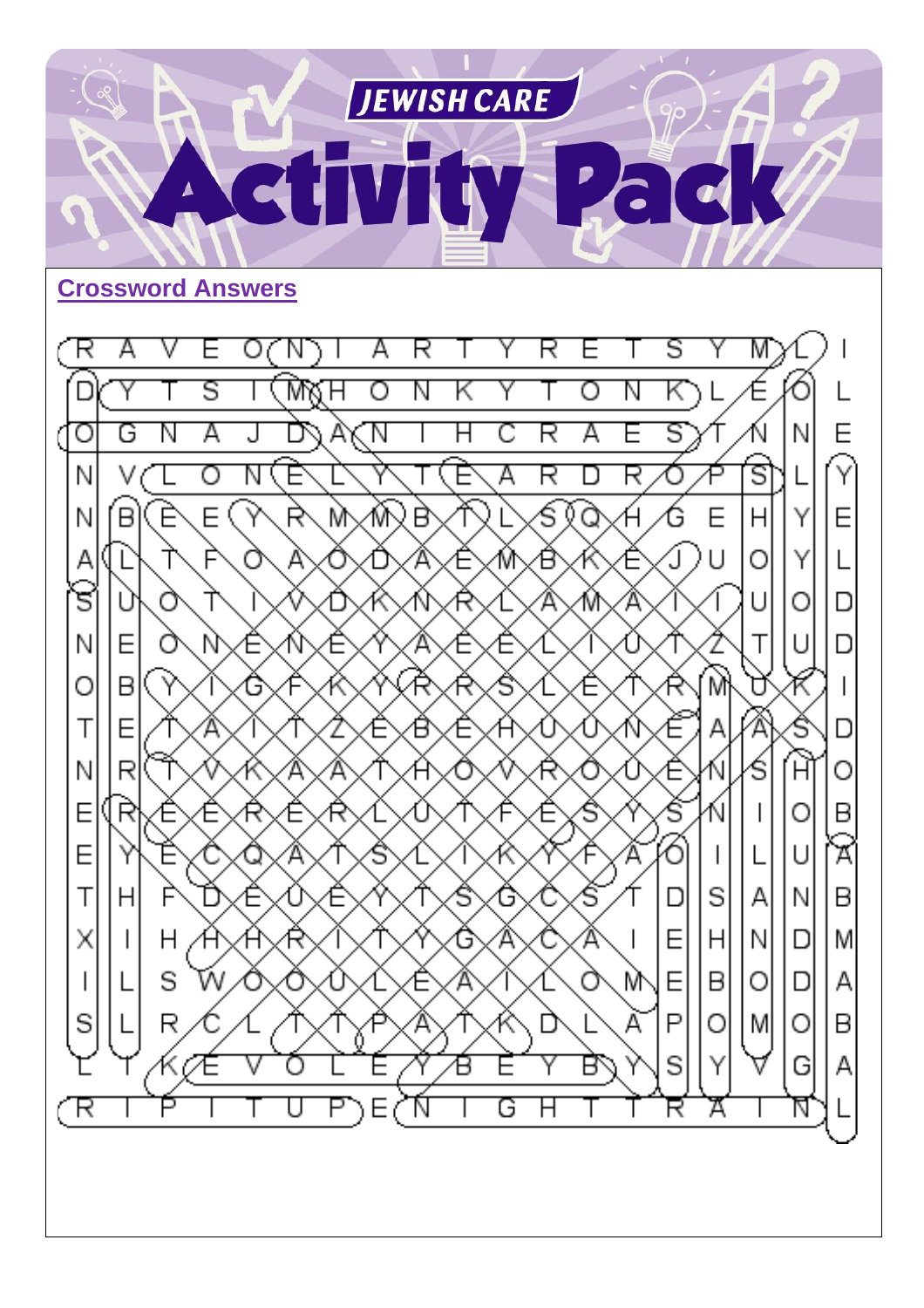

**What's wrong with this pic?** 



As shown in the picture, The wind is blowing in different directions.

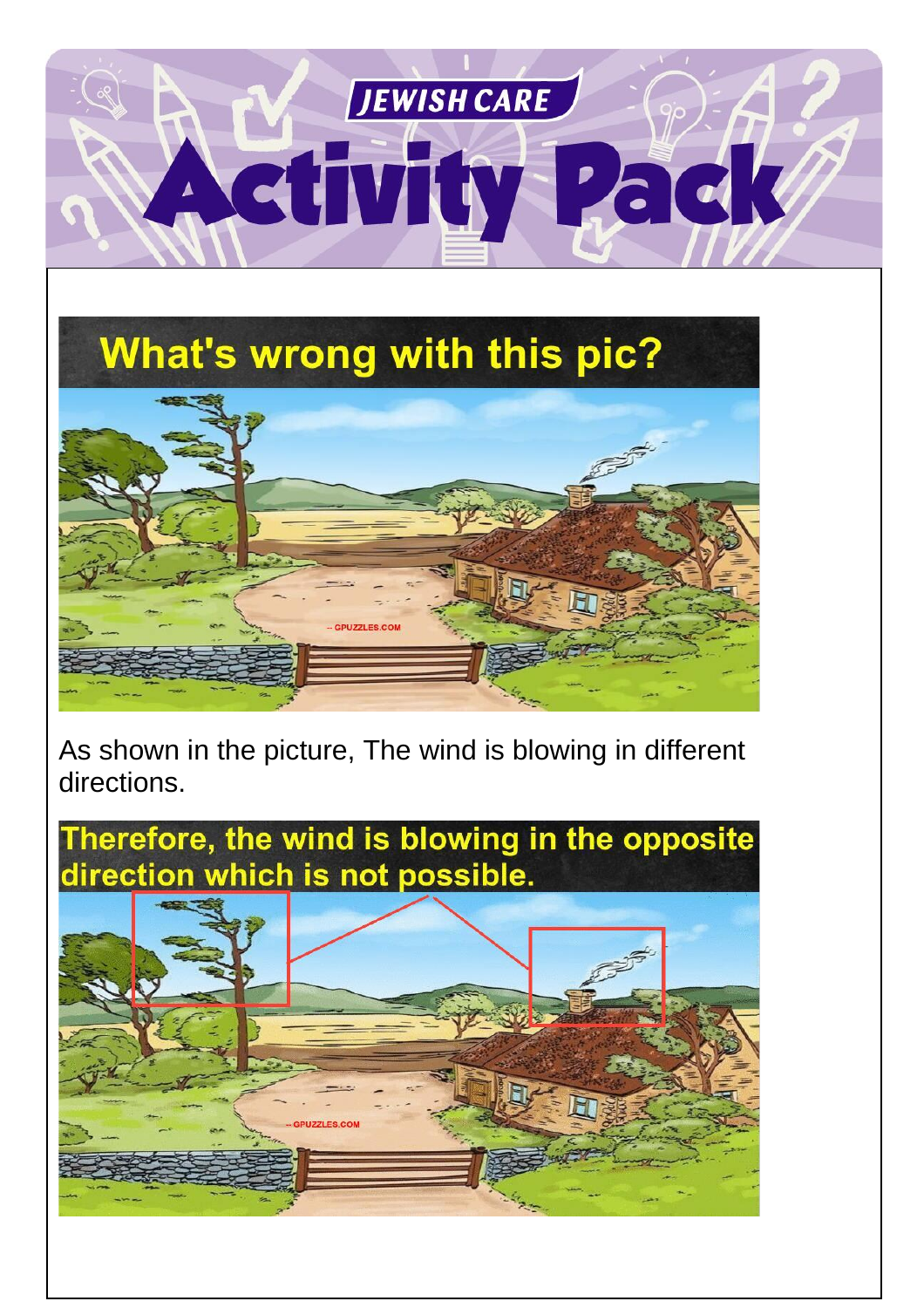

**Riddles and mind teasers to keep you going!**

1. Without looking at a calendar, can you think of a boy's name using 5 consecutive 1st letters of 5 consecutive months ?

**JASON**

**July(J) August(A) September(S) October(O) November(N)**

2. How many cubic meters of dirt are in a hole of 20 m long and 30 m wide?

#### **NONE, holes are empty.**

3. You live in a one story house made entirely of redwood. What colour would the stairs be?

**What stairs? You live in a one-story house.**

4. What occurs once in every minute, twice in every moment, yet never in a thousand years?

**The letter "M"**

5. What flies without wings?

**Time**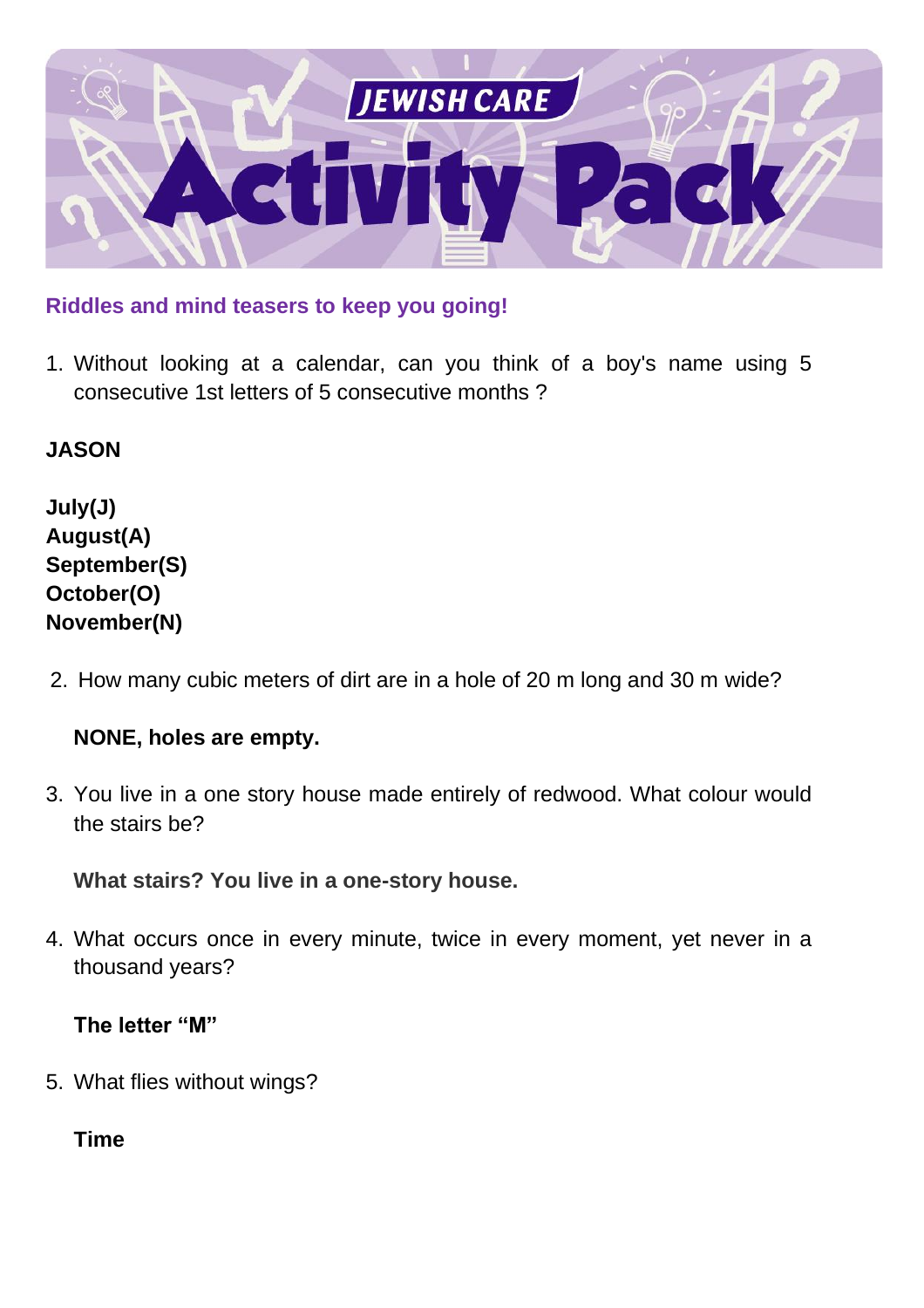

6. Where will you find roads without vehicles, forests without trees and cities without houses?

#### **A map**

7. What can you keep but cannot share and once you share it, you can't keep it anymore?

#### **A secret**

8. A man was outside taking a walk when it started to rain. The man didn't have an umbrella and he wasn't wearing a hat. His clothes got soaked, yet not a single hair on his head got wet. How could this happen?

#### **He was bald**

9. Sam's mother had 4 children in all. The first one was named May. The second and third were called June and July respectively. What was the fourth child's name?

#### **Sam!**

10. What has six faces, but does not wear makeup, has twenty-one eyes, but cannot see? What is it?

#### **A dice**